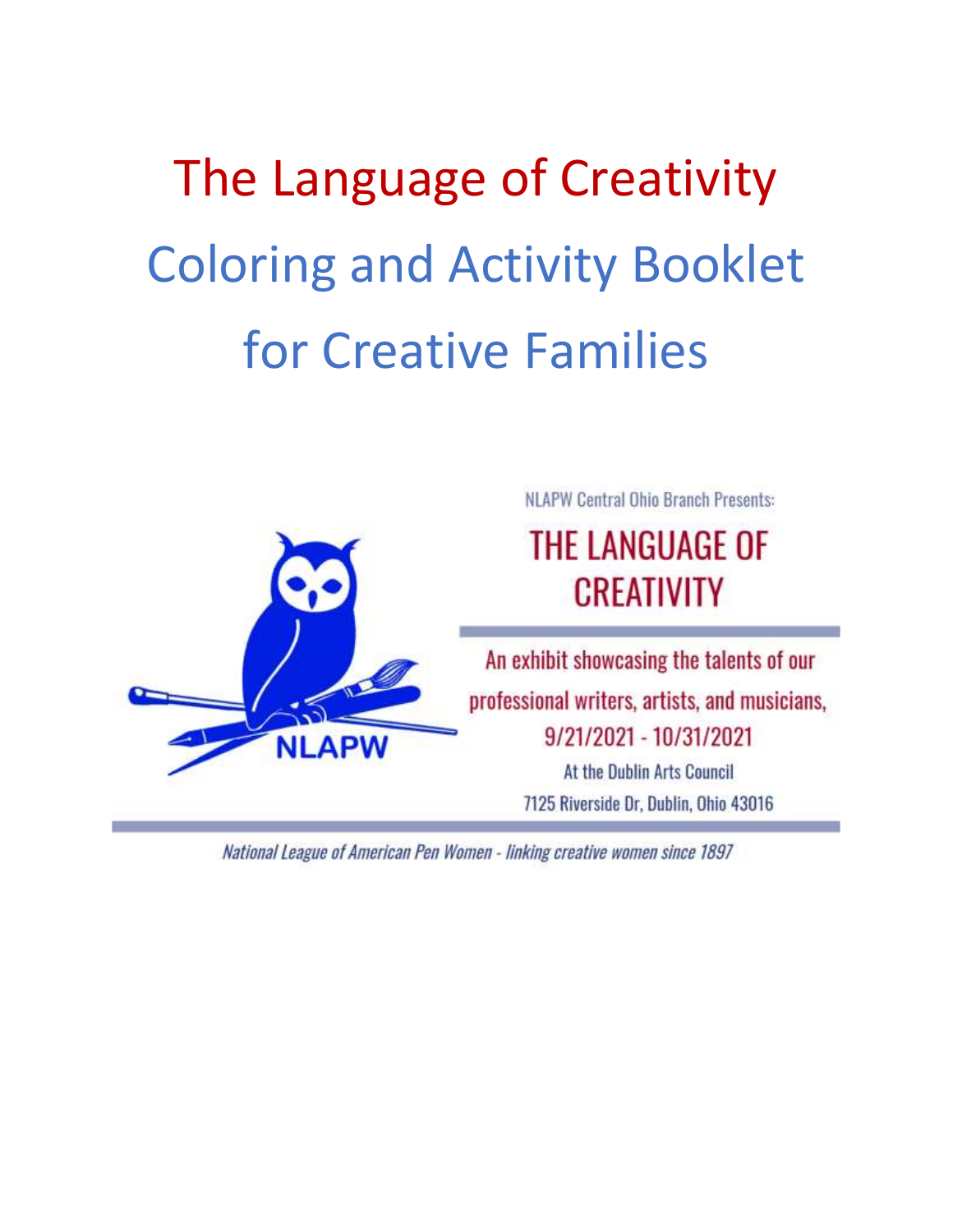### **We are the central Ohio branch of the National League of American Pen Women.**

The national organization was founded in 1897, and consists of 82 Branches, 20 State Associations and many Members-at-Large. Membership includes over 1,600 professional women artists, writers, composers, and choreographers, to name only a few of the artistic professions represented by the League.

For NLAPW as well as the Central Ohio Branch, outreach is an important component of our mission.

"The mission of NLAPW's Outreach Program is to provide support and promote community-based arts and creative educational programs . . . The purpose of Outreach is to advance the creative arts and increase an awareness of the need for all citizens to have access to the enjoyment of the arts and creative endeavors." – National Outreach Mission Statement

NLAPW is a 501(c)(3) organization of women professionals in art, music, writing, and allied professions.

We support, encourage, inspire and learn from one another through professional presentations, well informed, creative exchanges and exposure to all branches of the arts. We mentor new members through the application process and celebrate one another's successes.

In conjunction with our exhibition, The Language of Creativity, we have created this booklet of art and literacy-based activities for creative families. We hope that you and your family enjoy the following pages, and we invite you to attend our exhibition and see more of our work.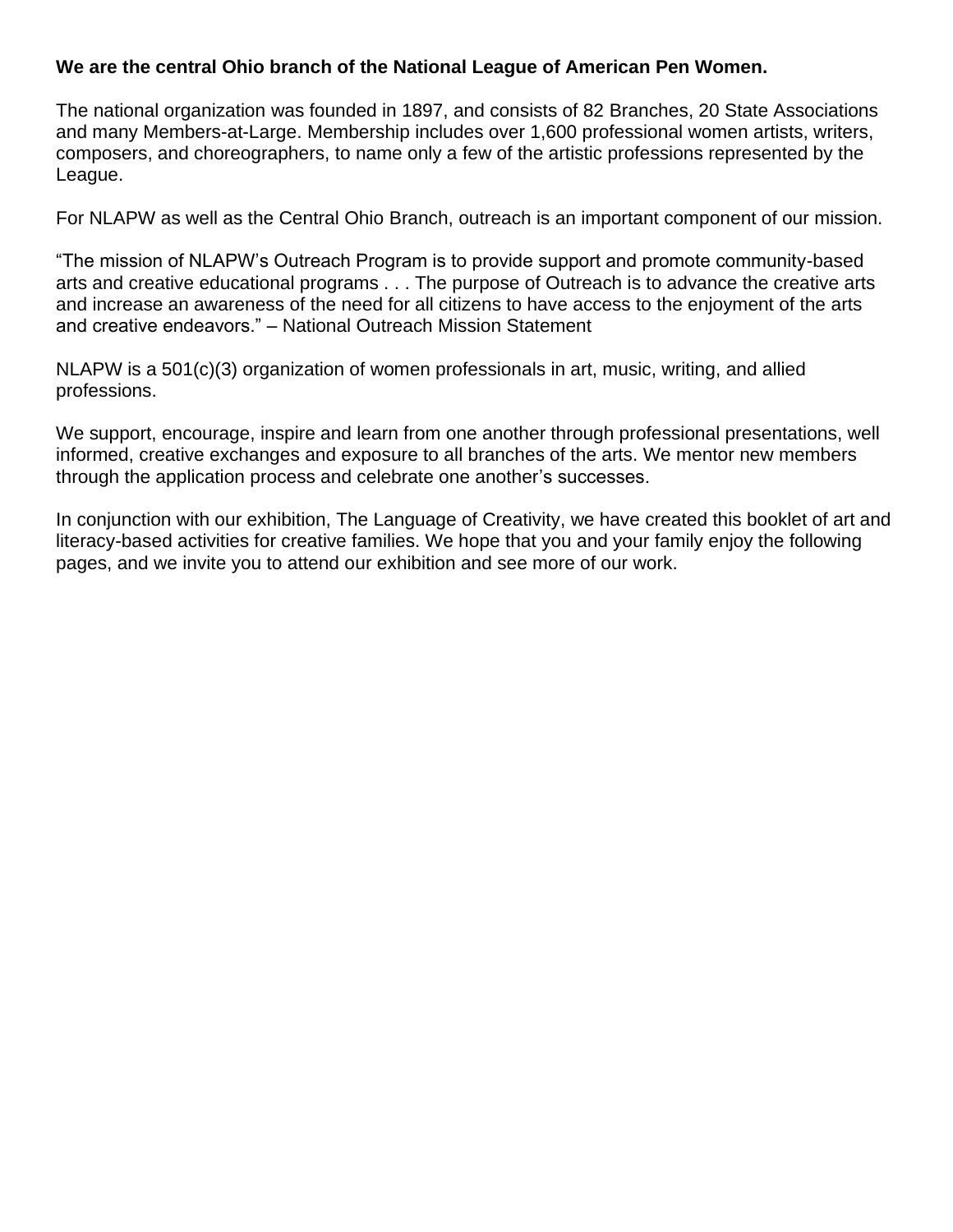### **Color this summer scene and find the hidden images.**



Dawn Petrill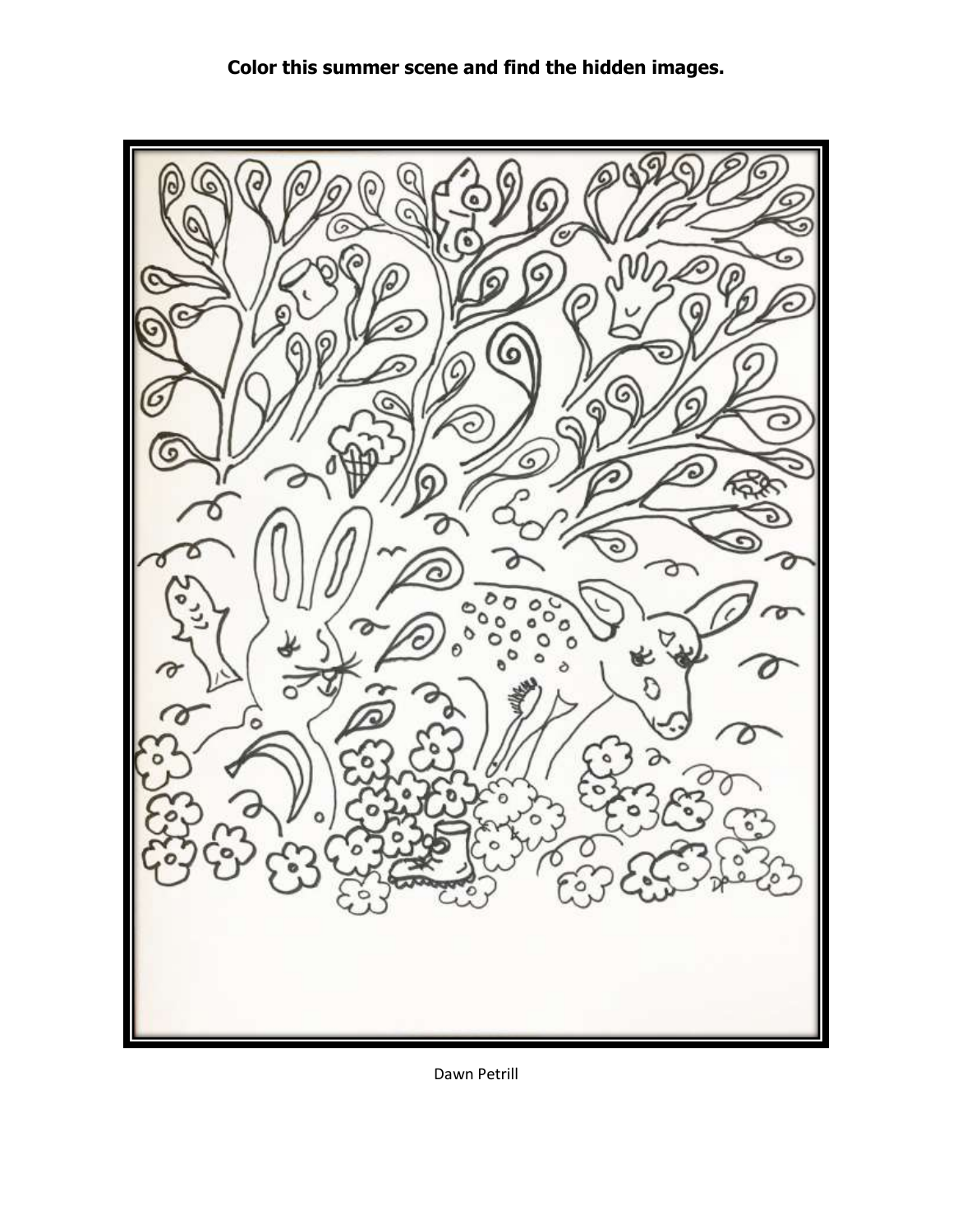**Birds and Snakes to Color**



Rebecca Zelanin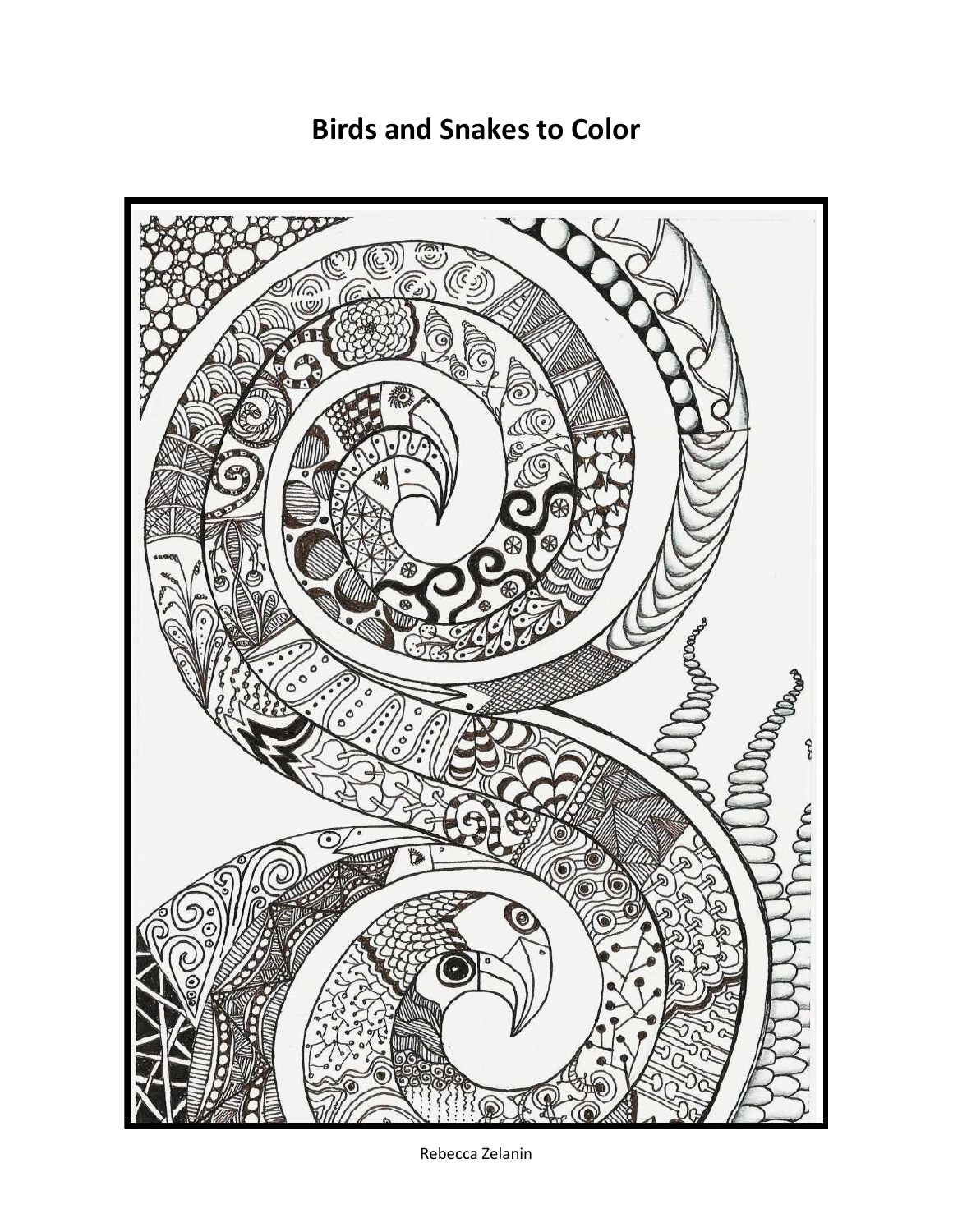## **Birds and Snakes**

| goldfinch | cardinal | bluejay | rattle |
|-----------|----------|---------|--------|
| robin     | goose    | water   | wren   |
| black     | cobra    | sparrow | green  |
| duck      | crow     | rat     | boa    |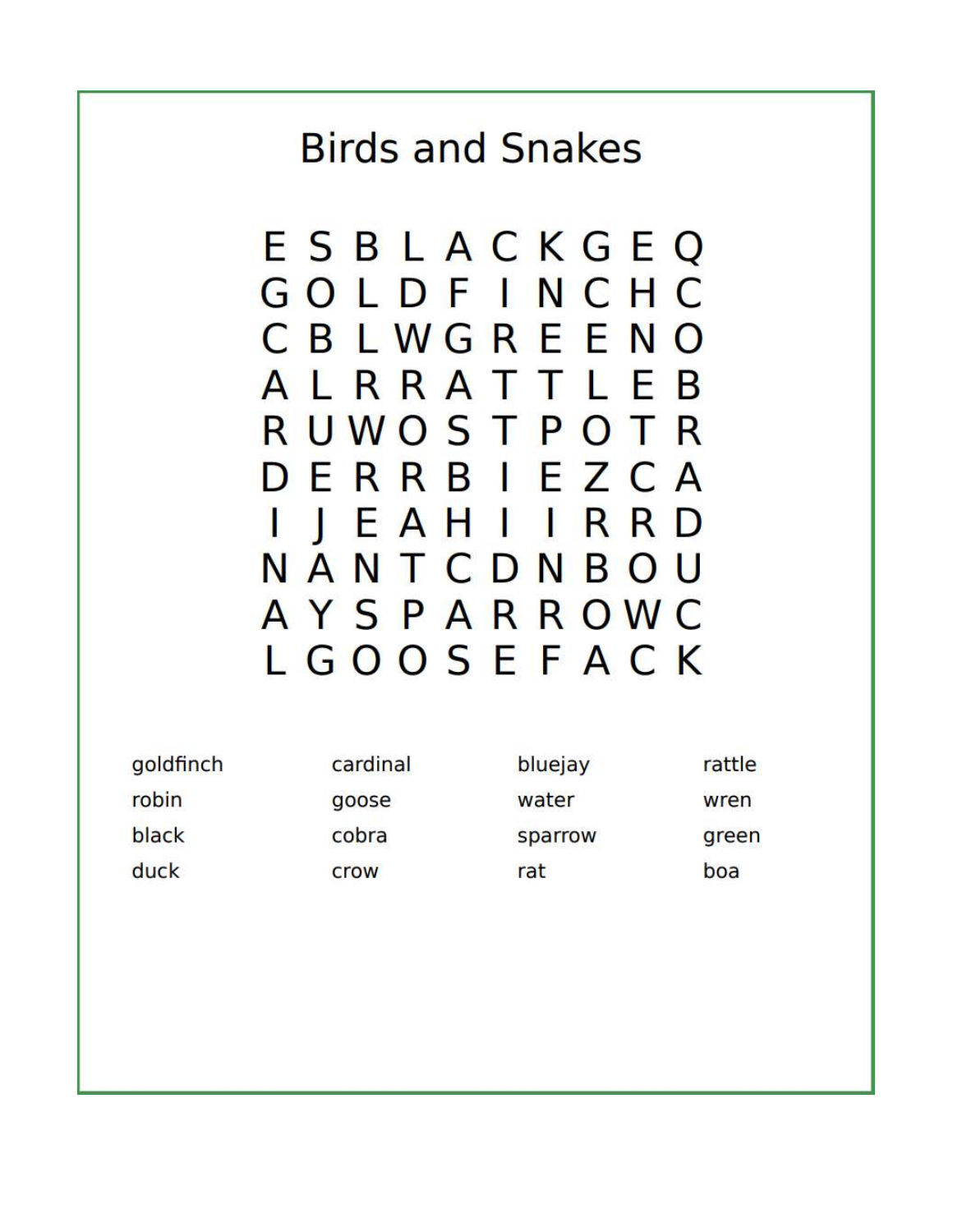

**Circles, Triangles, and Squares to Color**

Rebecca Zelanin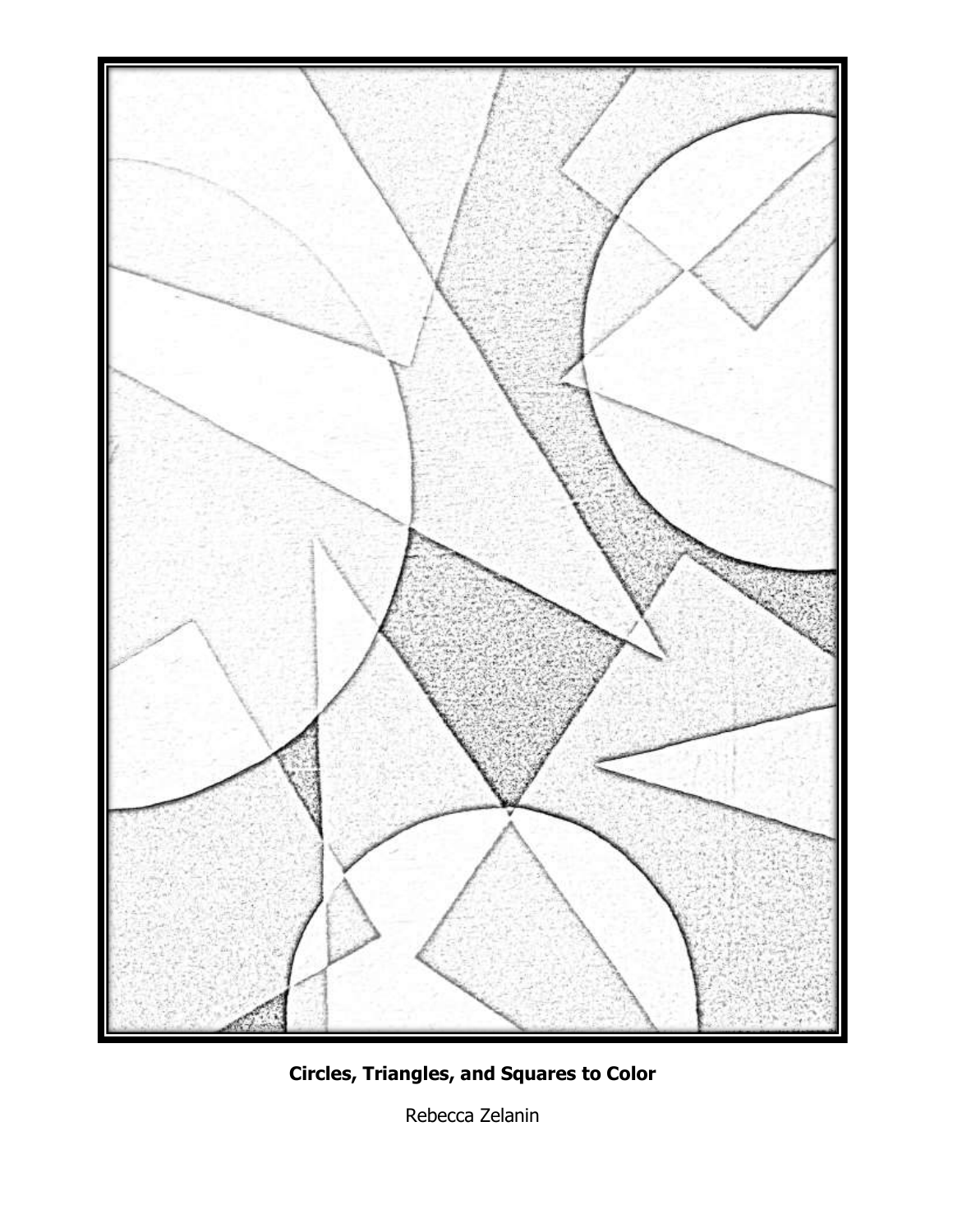### Hey Diddle Diddle

In the Dublin Art Council's current exhibit, *The Language of Creativity*, a few of the participants created a Group Collaboration Project about the Nursery Rhyme, *Hey Diddle Diddle*. Do you know it? It goes like this:

### Hey diddle diddle, the cat and the fiddle, The cow jumped over the moon, THE LITTLE DOG LAUGHED TO SEE SUCH FUN, And the dish ran away with the spoon.

In the exhibit the women created their own versions of the Nursery Rhyme through their art, music and writing.

Figure 1- Dawn Petrill*- An Ancient Diddle* Figure 2- Anita Burgess*- Hey Diddle* 

How about you?? What would your version of the Nursery Rhyme be? Draw or design it in the space below.